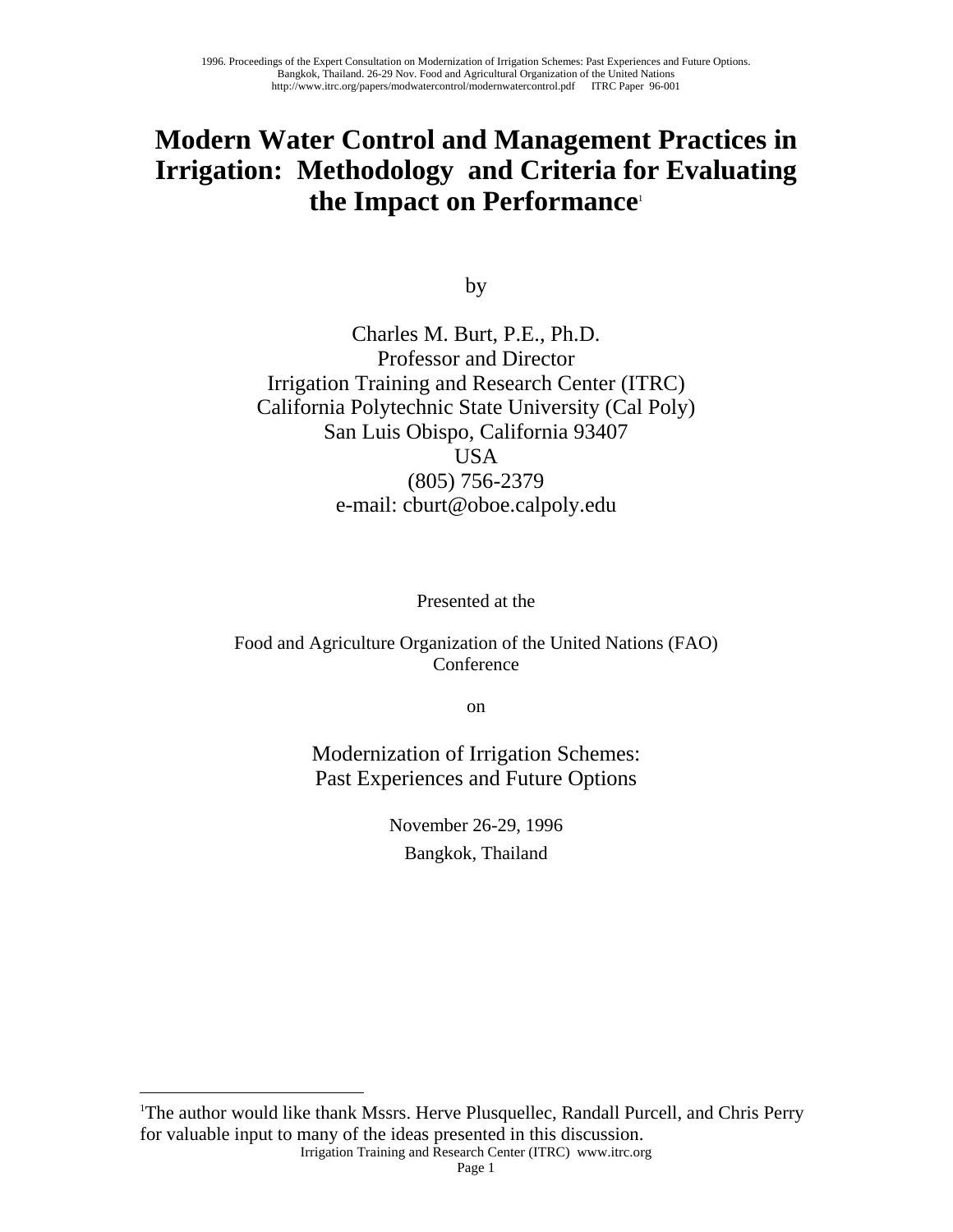# **Table of Contents**

| Possible Options for Increased Agricultural Water Supplies 4 |  |
|--------------------------------------------------------------|--|
|                                                              |  |
|                                                              |  |
|                                                              |  |
|                                                              |  |
| General                                                      |  |
|                                                              |  |
|                                                              |  |
|                                                              |  |
|                                                              |  |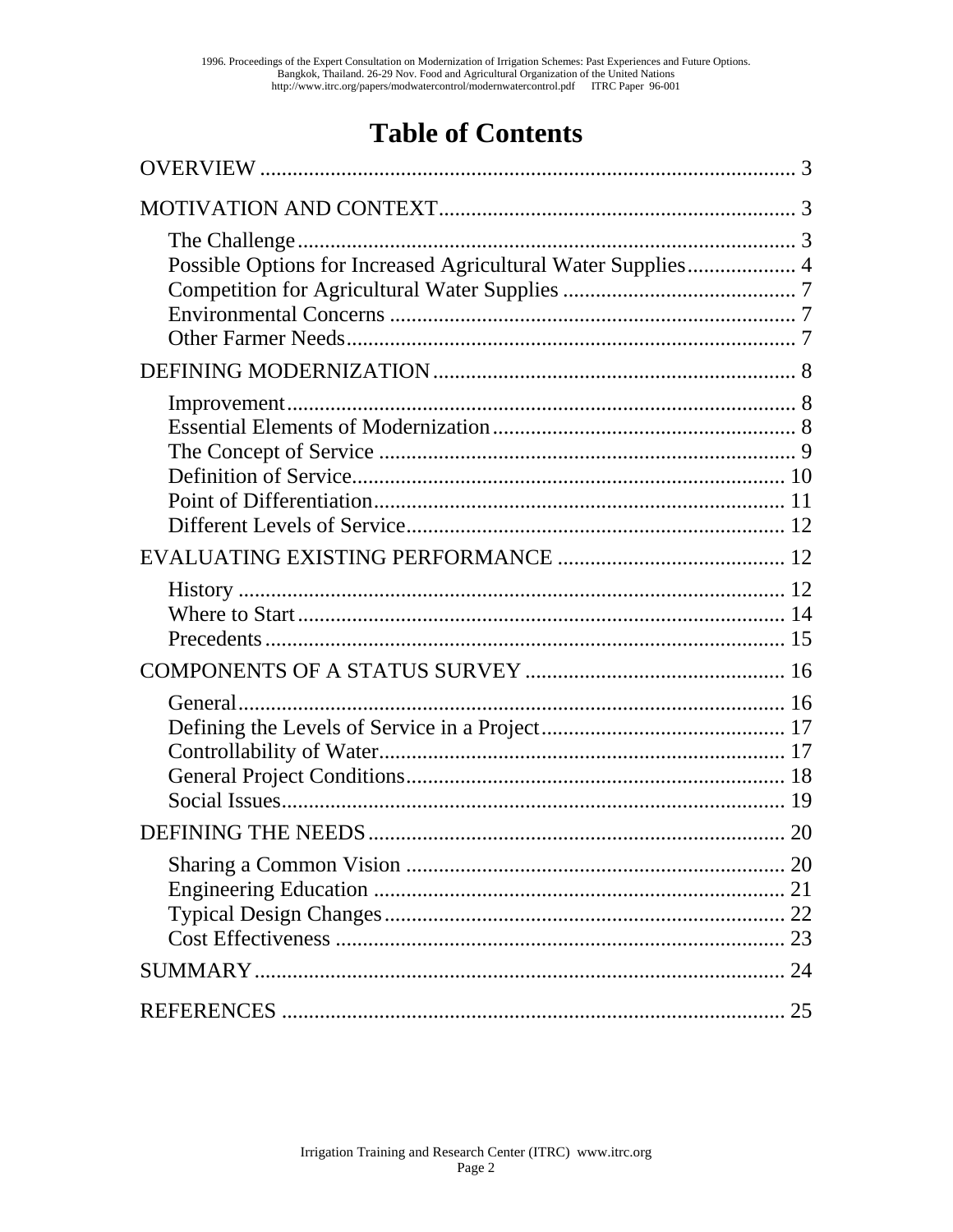# **Overview**

Modernization of irrigation projects results in an improved level of service to the ultimate users, the farmers. All modernization programs should contain these steps:

- An evaluation of the present status of the project, including a description of the quality of water delivery service which is provided.
- Realization by all project parties (from top management down to the lowest level operators) that the purpose of an irrigation project is to provide good water delivery service. Such service can be defined and quantified.
- An understanding by engineers of the important principles of water control structures and strategies, as they can be applied to providing better water delivery service.
- Deliberate implementation of modernization in steps which can be evaluated and corrected.

# **Motivation and Context**

# **The Challenge**

The need for proper modernization of irrigation project deliveries is set against the following background:

- 1. Worldwide, there are few remaining untapped irrigation water sources, and donor and country funding for the construction of new dams is declining rapidly.
- 2. Many countries have overdrafted their water supply (surface and groundwater); irrigation has been a primary consumer of that water supply.
- 3. Population gains will accelerate the need for increased grain yields.
- 4. The least expensive and most simple options for increasing crop yields through irrigation (expanding irrigated acreage) have already been exercised; attaining incremental improvements in yield will be increasingly difficult and expensive.
- 5. Historically, modifications to irrigation projects did not give thorough consideration to environmental consequences. Scarce water and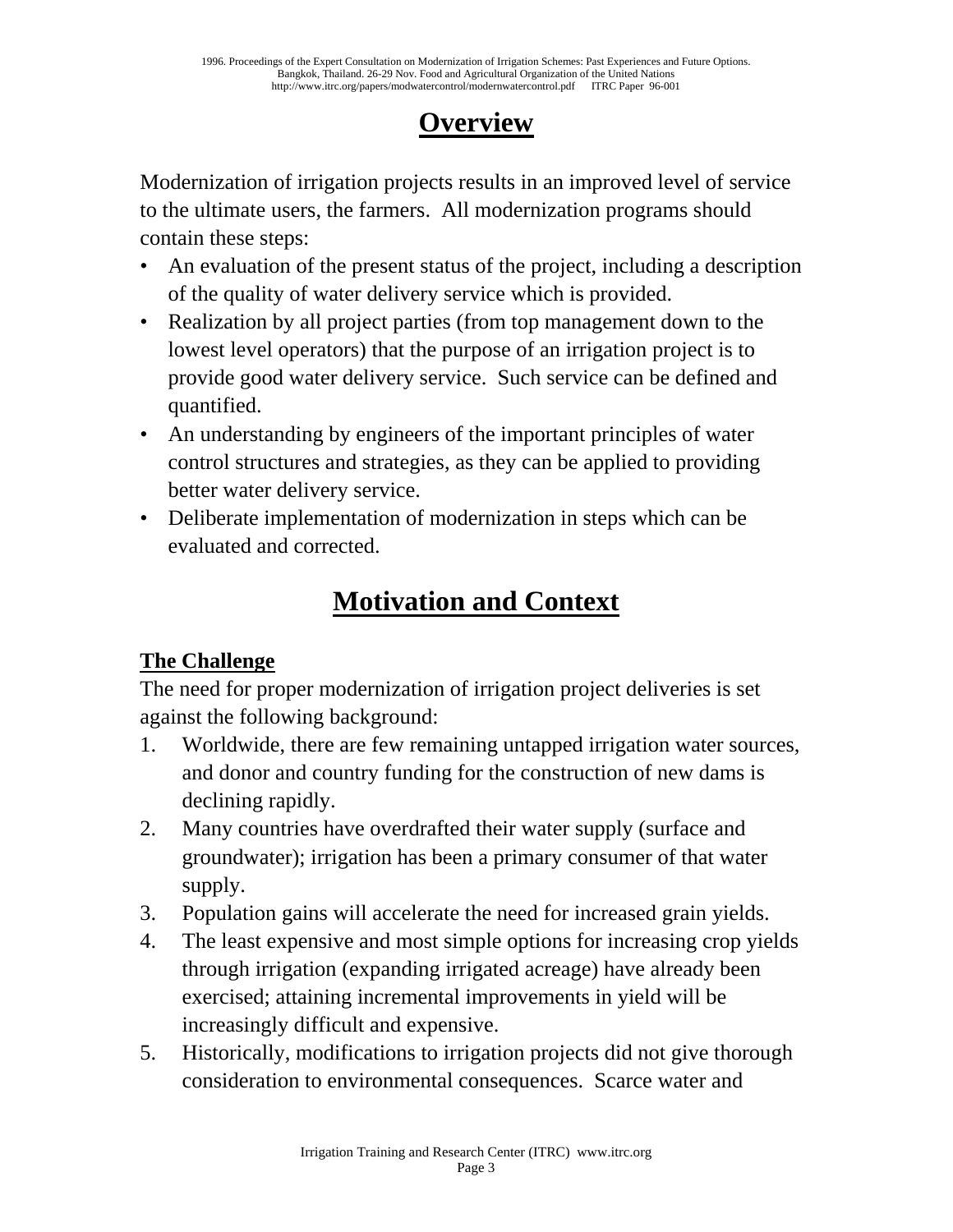concern for environmental impacts increase the need for improved onfarm irrigation management.

### **Possible Options for Increased Agricultural Water Supplies**

Low irrigation efficiencies have been documented in various projects, and improved irrigation efficiencies are often listed as a major source of "new" water. However, it is now evident that return flows from an "inefficient" project are often the supply for downstream projects, in the form of surface flows or groundwater recharge. Therefore, typical project irrigation efficiencies in the 20-30% range by themselves give no indication of the amount of conservable water within a hydrological basin unless that project is at the tail end of the basin (Clemmens et. al., 1995). Conservation (i.e., less spill, deep percolation, and seepage) within one project may deprive a downstream project of part of its accustomed water supply. Effective modernization programs will have to adopt a more sophisticated approach to examining water consumption and conservation.

Most "new" water for existing basins and projects will only appear if there is improved irrigation water manageability by farmers. The potential sophistication of on-farm water management<sup>[2](#page-3-0)</sup> is highly dependent upon the levelof water delivery service<sup>3</sup> provided to individual fields, which in turn dependsupon the conveyance manageability<sup>4</sup> within the complete water distribution system (Plusquellec, 1988). For example, it is impossible to

<span id="page-3-0"></span> $\overline{a}$  $2$ On-farm water management. The management of water by the farmer within a field. This includes factors such as the design of the field irrigation system (furrow length, type of land grading, sprinkler spacing, etc.) and selection of flow rates and durations in various portions of the field (e.g., the number of furrows irrigated simultaneously with a given flow rate). In situations where farmers can request water "on demand", on-farm water management also includes the concept of irrigation scheduling to meet crop evapotranspiration (ET) requirements. Also referred to as field water management. <sup>3</sup>Level of service. The definition of irrigation service must include specification of the water right of the beneficiary; the point of delivery; flexibility in rate of delivery; flexibility in duration; flexibility in frequency. See the later section on "The Concept of Service".

<span id="page-3-2"></span><span id="page-3-1"></span><sup>&</sup>lt;sup>4</sup>Conveyance manageability. The ease with which the water supply can be manipulated to respond to changing upstream and downstream conditions. It includes the relative difficulty of moving water through canals, and the ability to change flow rates, maintain safe water levels, and store water within the distribution system of main, secondary, tertiary, etc. canals and pipelines.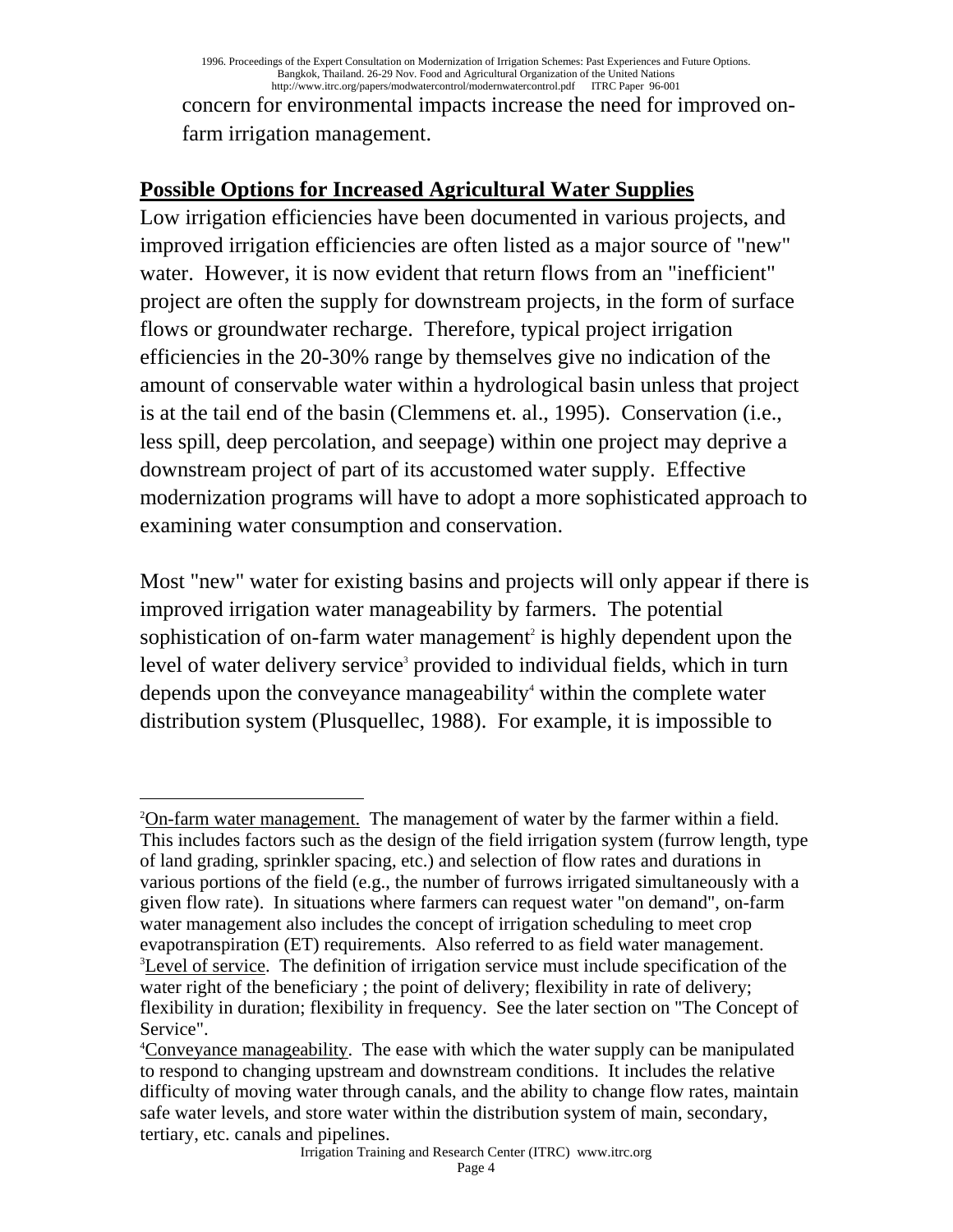implement drip irrigation throughout an irrigation project which only delivers water to fields once every two weeks (a typical delivery schedule in most non-rice irrigation projects). Drip irrigation requires daily irrigations with dependable small flow rates.

The methods that yield "new" water will include:

1. Improved Water Use Efficiency (WUE), where WUE is defined as:

$$
WUE = \frac{Crop Yield}{Irrigation Water Consumed}
$$

where consumption is evaporation plus transpiration

Improved WUE can come from:

- Improved use of rainfall,
- Improved timing of irrigations to match critical stages of crop growth,
- Improved investment in fertilizers, pesticides, and cultural practices,
- Reduced water logging.

Although improved WUE does not generate new water, it does generate more harvested crop for the amount of irrigation water consumed. This is analogous to increasing water supply. WUE increases of 25% - 100% are possible on various grain crops if on-farm water management and associated agronomic practices are improved (Hanks, 1983; Howell, et. al, 1990; Doorenbos and Kassam, 1986). Water management at the field level is generally a primary constraint on improvement in other agronomic practices.

2. Improvements in the quality of surface return flows. Water which runs off the surface of agricultural fields contains pesticides and some fertilizers, thereby decreasing its value to downstream users. Downstream users must dilute this water in order to achieve the yields obtainable with uncontaminated water. Reducing surface return flows is therefore equivalent to a small savings in water consumption.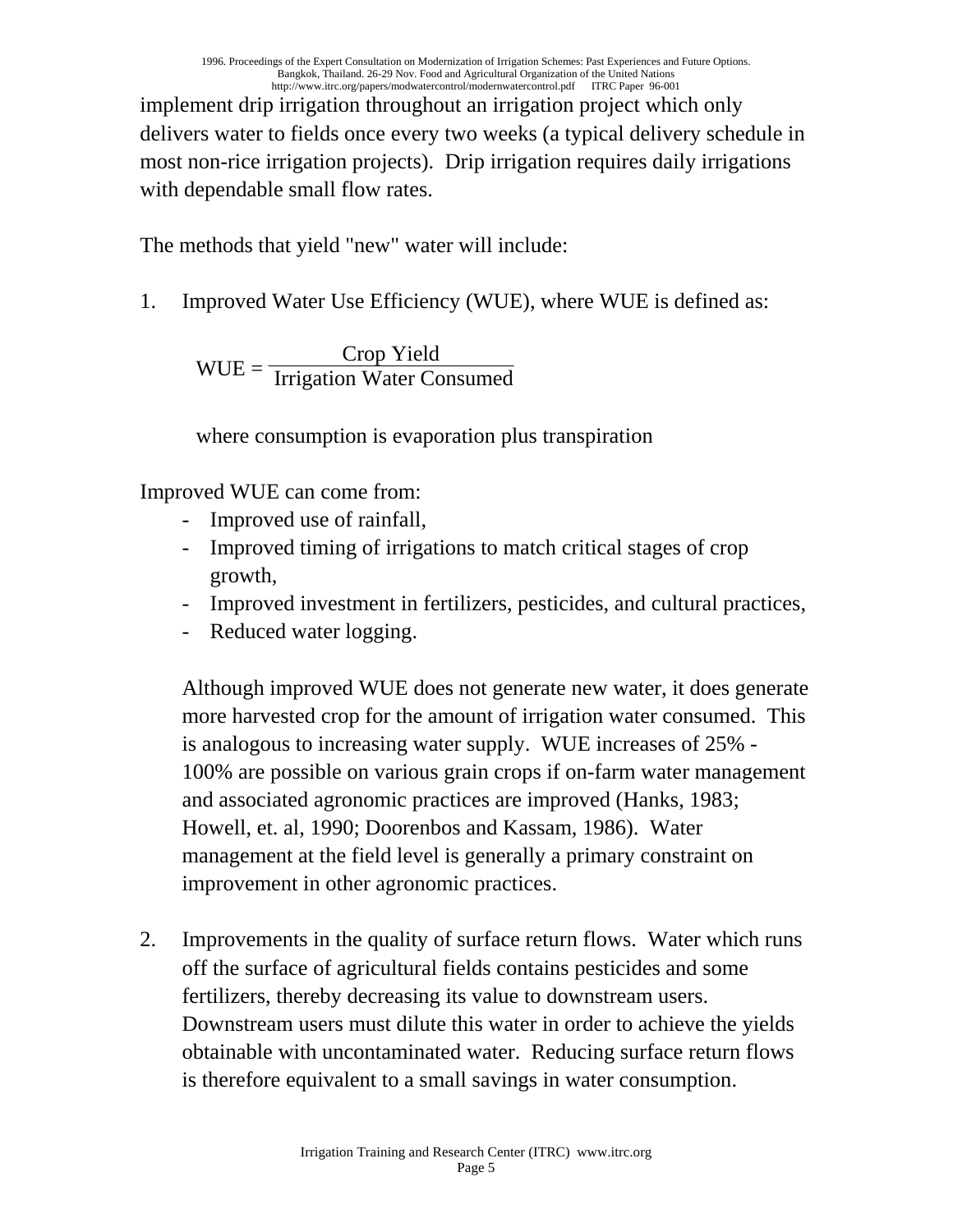- 3. Reduction of deep percolation from farmer fields, and the associated reduction of nitrate leaching. Deep percolation is expensive to the farmer and damages water quality in the aquifers. In the United States, high levels of nitrates in aquifers under agricultural lands have led to potential human health problems and crop quantity and quality reductions. Such problems can be expected in other countries as the extensive use of fertilizers expands.
- 4. Reduction of on-field deep percolation destined for a salt sink. This typically occurs in one of two ways. Either deep percolation passes through subsurface shale (or similar marine layer) and picks up a high load of salts, or deep percolation ends up in a salt sink, such as the ocean. This deep percolation is then unfit for future agricultural use.

## **Competition for Agricultural Water Supplies**

Of course, agriculture is not the only user of water supplies. Urban, industrial, and environmental concerns must be considered and in the future will drive many agricultural irrigation modernization decisions.

### **Environmental Concerns**

We are beginning to understand the critical importance of maintaining minimum flow rates and water qualities in natural drains and rivers. In the U.S., for example, many of the recent irrigation system modernization efforts have stemmed from the need to reduce in-stream damage to endangered species of fish. The quantities and timing of river diversions, and qualities and quantities of irrigation return flows, have a tremendous impact on the environment.

As an example, for rice production in California, new legislation requires that farmers hold water inside rice paddies (called "lockup") for a minimum of 28 days after herbicides are applied. That is, surface drainage is not allowed during this period. This has put new pressures on the irrigation projects to provide only the amount of water which is needed, even though the weather can change rapidly.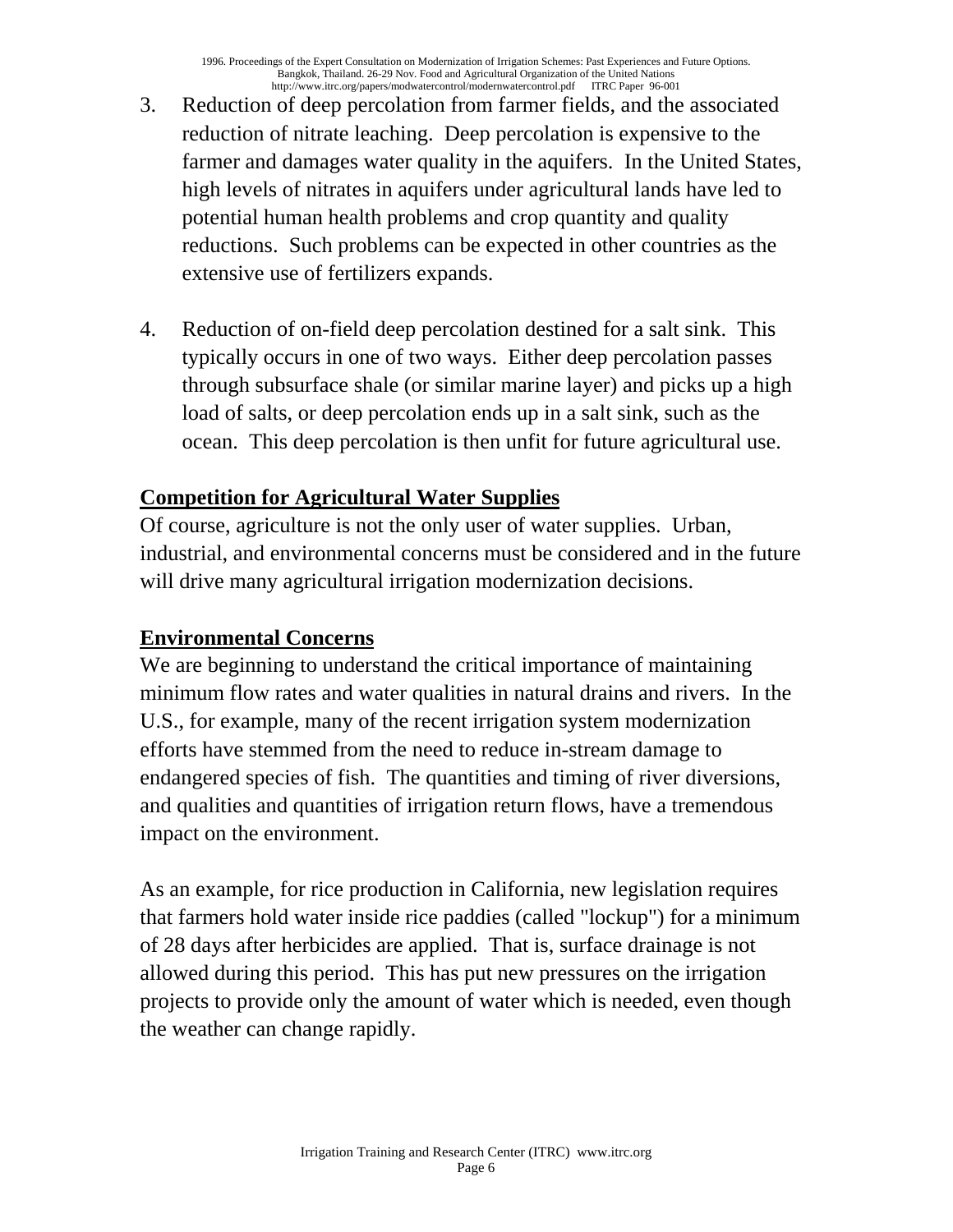## **Other Farmer Needs**

Rice farmers may not remain rice farmers in future years, or they may grow upland crops after the rice is harvested in a single year. The demands for farm irrigation water from the project are completely different for rice, as compared to upland crops. The upland crops need a high flow rate for a short duration. Also, flow-through distribution systems (in which water flows through several fields of rice before reaching downstream fields) is unacceptable for upland crops.

With rice, it is obvious that the irrigation delivery systems must be flexible in order to respond to fluctuations in weather conditions (varying evapotranspiration rates and rainfall). There is also a need to do a better job of providing large flow rates rapidly during the initial flood irrigations.

# **Defining Modernization**

## **Improvement**

Modernization implies change for the sake of improvement, not just change for the sake of change. Therefore, the very first aspect of a modernization program is that the present status of a project must be assessed. After an initial status and needs survey of a project, modernization can proceed in a deliberate, focused manner to address key deficiencies.

### **Essential Elements of Modernization**

Modernization of irrigation projects virtually always involves modification of three things:

- 1. Everyone in the project, from the lowest operator to the highest administrator, must adopt the concept of providing good service. This requires that they understand the service concept, and truly have a desire to provide as high a level of service to their customers as is possible.
- 2. Hardware must be modified in order to provide better service. The hardware changes are the result of a deliberate analysis of service requirements. Hardware modifications may be as simple as replacing undershot gates (orifices) with manual long crested overshot gates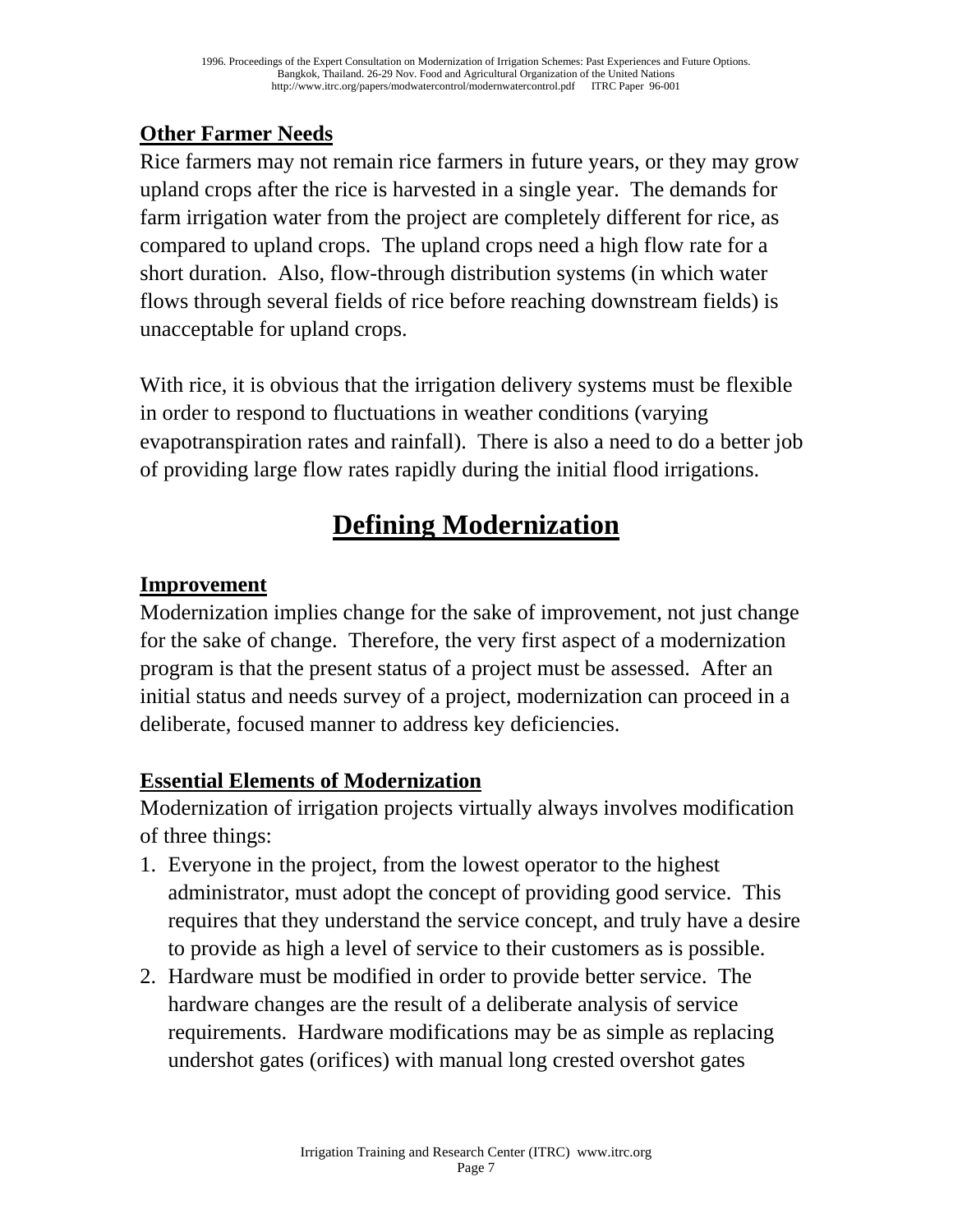(weirs) for water level control, or the proper installation of flow control points. In some cases, it may require more advanced supervisory control and data acquisition (SCADA) systems and automation. The desired level of water delivery service and existing budget and other constraints will define the required hardware, and not vice-a-versa.

3. Operation rules must be changed. The way that water is ordered and delivered, the form and frequency of communications (between operators and their bosses, and between farmers and project personnel), and the way various control structures are manipulated on an hourly or daily basis must be changed to match the defined service objectives.

There have been many studies which address the need for water rights legislation, improved hiring/firing procedures, and other social aspects of irrigation projects. While those are critical points, the three items mentioned above, especially as related to improved service, have often been overlooked and are considered by the author to be indispensable elements of any modernization program.

## **The Concept of Service**

Chris Perry of IIMI has noted that irrigation is an input into agriculture, just as electrical power is an input into industrial manufacturing. Providing power without a clear definition of the service in terms of voltage, frequency, and a number of other characteristics, would greatly reduce the value of the input, because users would be unable to plan their activities or select appropriate equipment to use the resource. These considerations apply to other service or utility sectors -- for example, a transportation service is defined by schedule, pick-up points, fare structure, and nature of the goods which can be carried. Distinctions among these factors are apparent for bus, taxi, train services, or a road haulage agency, and the differences allow users to compare and select the most appropriate service.

In most cases, the service definition implies responsibilities for both the provider and the user of the service; the power company is responsible for delivering 110 volts, 60 Hz. electricity to the buyer. If the user wishes to run a 12 volt DC radio, then the user must insure that the required transformer is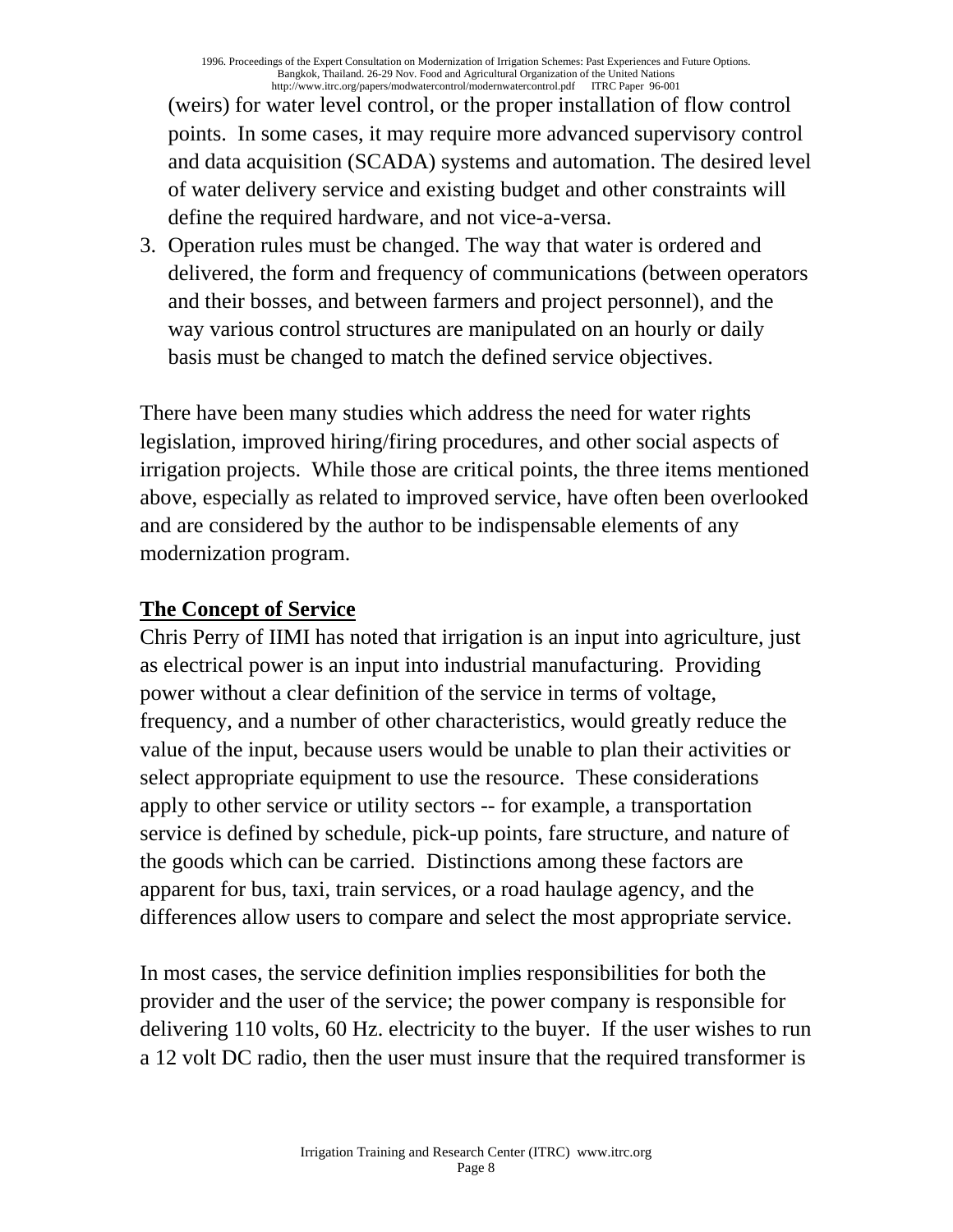provided. Similarly, a bus company indicates time and place of pickup and a traveler must arrive at the appropriate place, on or before the scheduled time.

Applied to irrigation, these considerations suggest a number of aspects to the definition of irrigation service.

## **Definition of Service**

The definition of water delivery service at any layer<sup> $\delta$ </sup> in the distribution system includes:

- 1) specification of the water right of the beneficiary (for example, cubic meters per hectare per season for volumetric deliveries, or proportional allocation of available supplies in the case of uncertain supplies);
- 2) specification of the point of delivery (farm level; user association; 'chak' outlet);
- 3) flexibility in rate of delivery (fixed; variable; variable between limits);
- 4) flexibility in duration (fixed; variable but predetermined; variable by agreement); and
- 5) flexibility in frequency (every day; once per week, undefined).

The service definition will also specify the responsibilities of all parties (farmers, Water User Associations (WUAs), operators of the tertiary canal, operators of the secondary canals, operators of the main canals, and project authorities) in operating and maintaining all elements of the system. A main canal provides water, with a certain level of service, to secondary canals. Each upstream layer in a hydraulic distribution system provides service to the layer immediately downstream of it. The actual levels of service at each layer must be examined to understand the constraints behind the level of service which is provided to the field.

<span id="page-8-0"></span>Irrigation Training and Research Center (ITRC) www.itrc.org  $\overline{a}$ <sup>5</sup>Distribution system layers. Most water distribution systems in irrigation projects consist of networks of canal and/or pipelines. Water is supplied to downstream layers from the upstream layers. A main canal would be one layer, supplying water to secondary canals, the next downstream layer. For this research, a "layer" may also be considered that portion of the distribution system which operates with the same equipment and set of rules. Therefore, the top "layer" may consist of both main and secondary canals.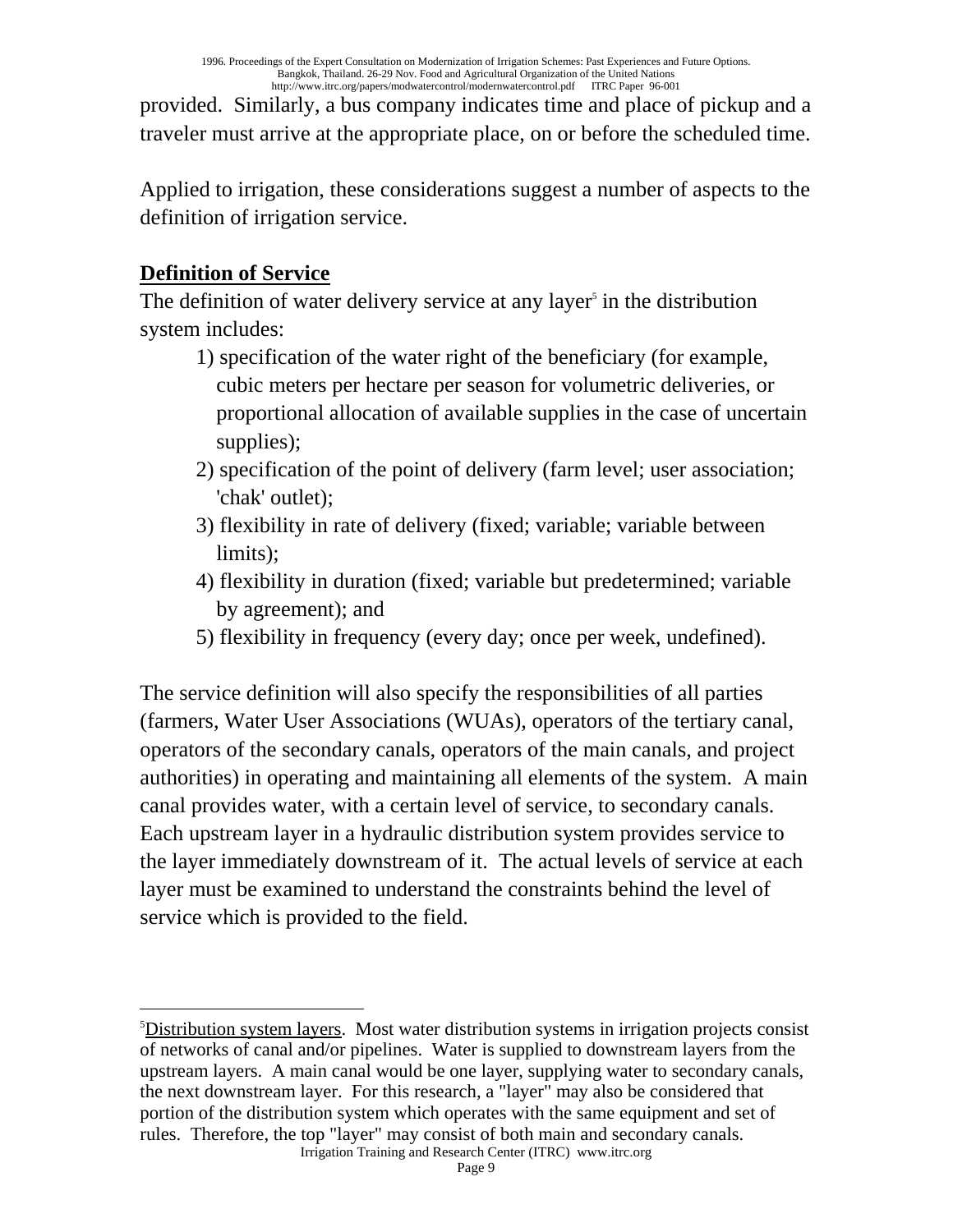# **Point of Differentiation**

The point of differentiation within an irrigation system is the location for which upstream water deliveries can be deliberately and effectively manipulated separately with time. Downstream of the point of differentiation, all turnouts are treated identically, without the ability to provide special treatment to any of them. The point of differentiation is not the point of ownership transfer. A water user organization may become responsible for the distribution system above, below, or at the point of differentiation.

For all systems in which there is a concept of water management by the individual farmer, the point of differentiation must be at the individual field scale.

# **Different Levels of Service**

It is clear from consideration of the service definition that there is a wide range of levels of irrigation service, and that the nature of the service may vary significantly from a highly flexible service differentiated at the farm level (analogous to a taxi service) to an inflexible service provided on an undifferentiated basis to a large number of farmers (analogous to a train service). For many irrigation projects, levels of service at various points through an irrigation distribution network are not clearly defined in the proposal or design stages.

# **Evaluating Existing Performance**

# **History**

Although the primary function of irrigation dams, canals, and pipelines is to provide water delivery service for agricultural use, there have been few significant efforts made to measure the characteristics and success of this function.

World Bank Staff Appraisal Reports (SAR) and Impact Evaluations do not yet touch upon quality of water delivery service or conveyance manageability. Rather, appraisals concentrate on large-scale inputs (gross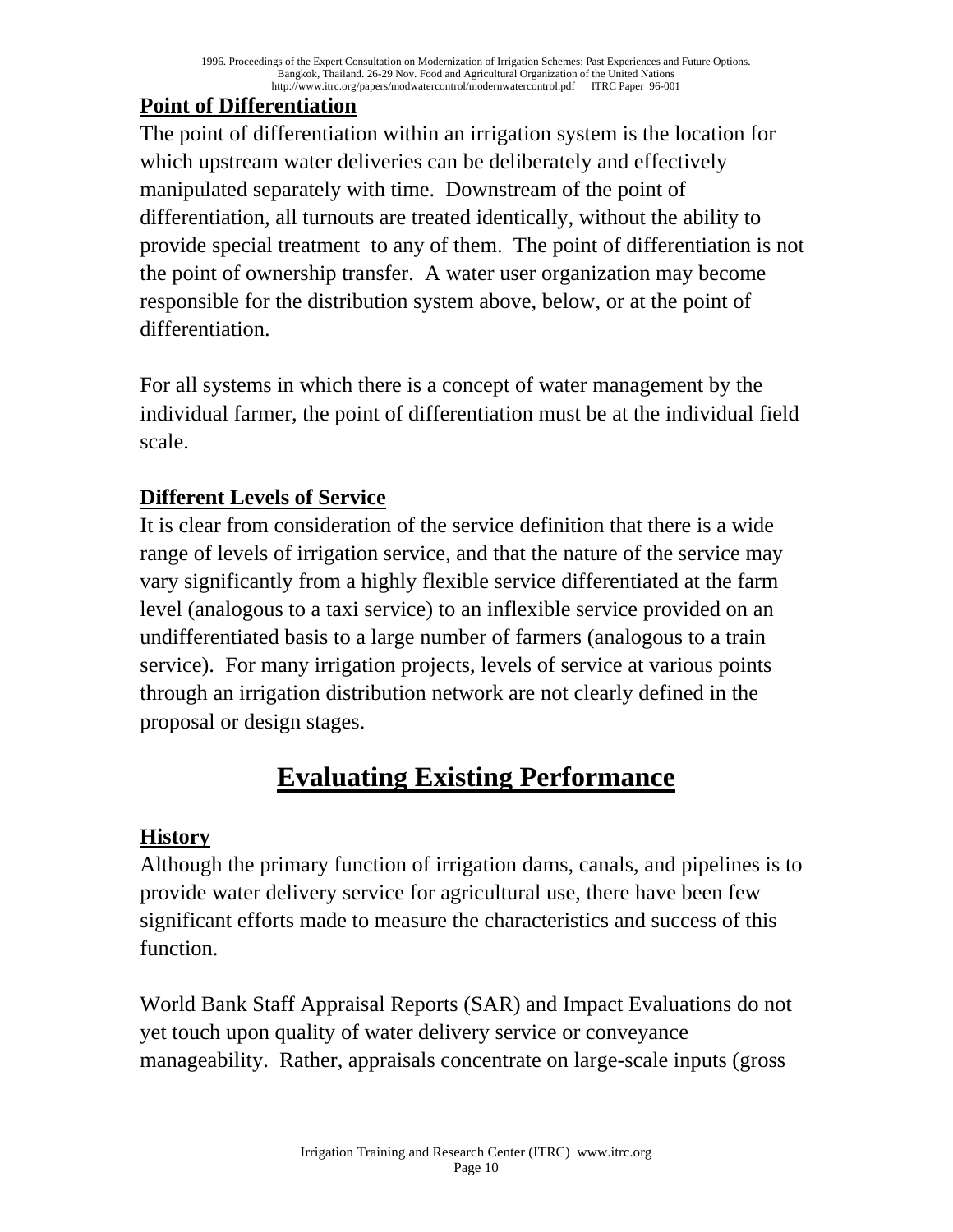#### 1996. Proceedings of the Expert Consultation on Modernization of Irrigation Schemes: Past Experiences and Future Options. Bangkok, Thailand. 26-29 Nov. Food and Agricultural Organization of the United Nations http://www.itrc.org/papers/modwatercontrol/modernwatercontrol.pdf ITRC Paper 96-001

water supply, total acreage, etc.) and gross output indicators of success or failure (IRR, cropping intensity, etc.). The internal indicators which measure and evaluate the processes between initial input and final output are not audited, analyzed, or discussed in appraisal reports.

The concept of providing service in irrigation projects is relatively new, although it has been promoted before. Merriam (1973) was instrumental in providing early definitions of service in terms of frequency, rate, and duration. The idea of assessing performance, including some measures of service, is even more recent.

The realization that institutional constraints can be as important as hardware constraints in the success of irrigation projects became clear in the early 80's. Various international organizations put considerable effort into promoting water user organizations. For almost a decade, discussions on irrigation project improvements emphasized management improvements almost entirely over better hardware selection and design. Meanwhile, H. Frederiksen and others in the Bank began to promote the concept that irrigation projects must provide service to customers. In the early 1990's, IIMI began to develop "Performance Indices" for international projects.

Murray-Rust and Snellen (1993) examined 15 projects and documented significant differences between promised versus delivered flow rates at various offtakes. They also provided a narrative discussion of factors which they felt influenced the level of service. Their recommendations emphasized management improvements over hardware improvements. Plusquellec et al (1994) re-emphasized the importance of proper hardware selection and articulated the need for a approach to modernization based on the service concept. They pointed out that many management goals are impossible to achieve without the proper hardware in place.

IIMI has defined an action research program for the years 1994-1998 (IIMI, 1994; ILRI, 1995) which includes some types of performance assessment. ICID has a Working Group on irrigation and drainage performance which coordinates with IIMI. The ICID Working Group (ICID, 1995) recently published a list and description of currently used performance indicators.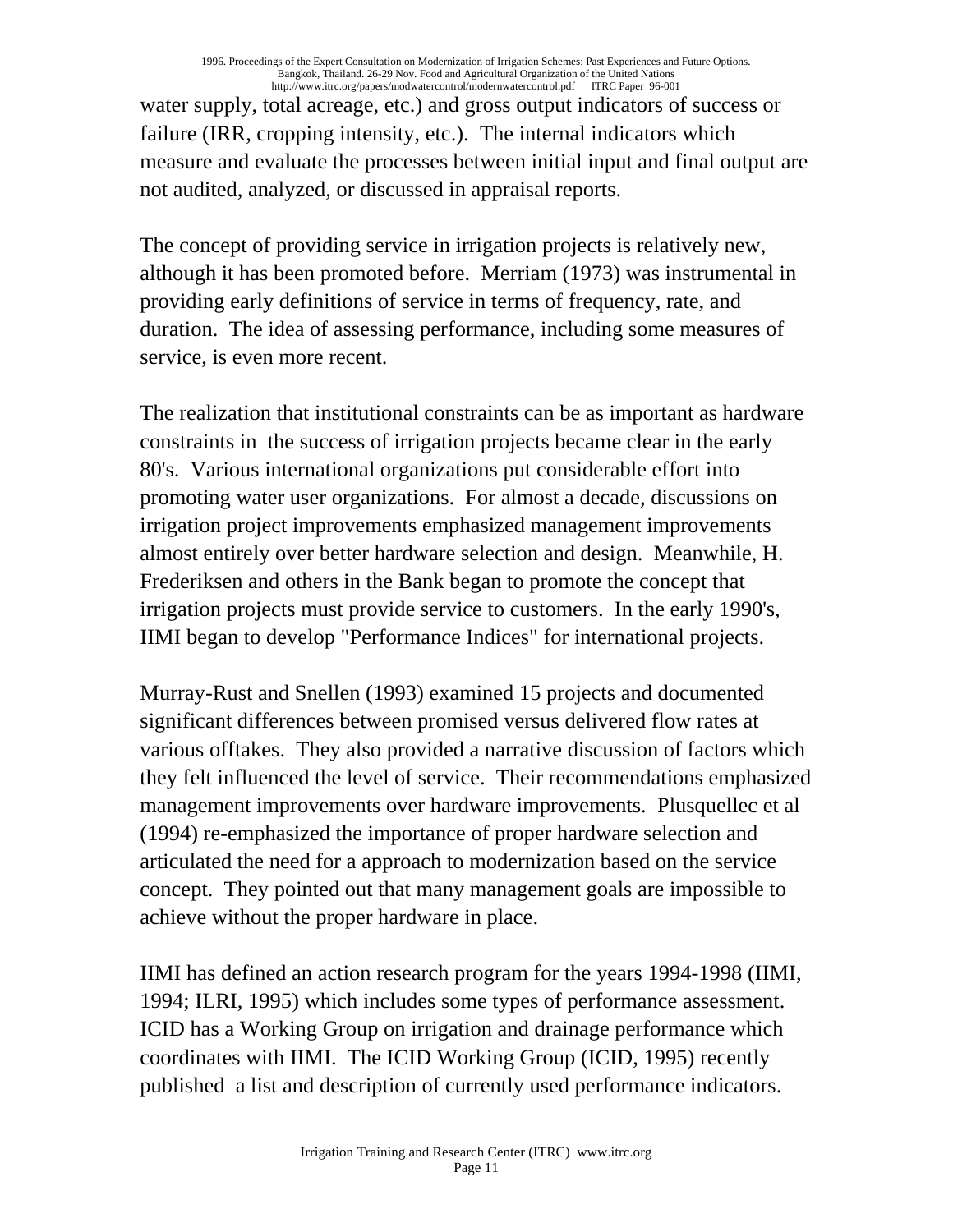The performance indicators emphasize ratios of volumes of water delivered, lost, and consumed at various times and locations. In addition, some indices have been developed for concepts such as dependability of supply and regularity of water deliveries.

A task committee of the Water Resources Division of the American Society of Civil Engineers has recently completed a significant, multi-year effort to provide a definitive document regarding Irrigation Efficiency (Burt et.al., 1996). Having a proper understanding of project and basin efficiency is an important prerequisite to making modifications in an irrigation project; there have been numerous examples of modernization efforts in the U.S. which have over-estimated potential water savings because the planners did not understand irrigation efficiency concepts.

## **Where to Start**

It is apparent that even though work on performance indices is relatively new, there are already several different ways to define and quantify performance. However, not all aspects of performance must be defined in order to determine how best to modernize an irrigation project.

As noted at the beginning of the paper, high efficiencies are the result of having a manageable irrigation project which provides the required degree of service. Therefore, most modernization programs should concentrate upon improving service at all layers within the project delivery system.

### **Precedents**

Some examples can be given of what has been successfully done to assist with modernization of irrigation projects.

Two large-scale surveys of service levels within irrigation districts have been conducted in the U.S., both in California (Burt et. al., 1981 and Burt et.al., 1996). Key needs were identified in both surveys that allowed funding organizations to develop meaningful technical assistance and education programs to rapidly enhance modernization efforts.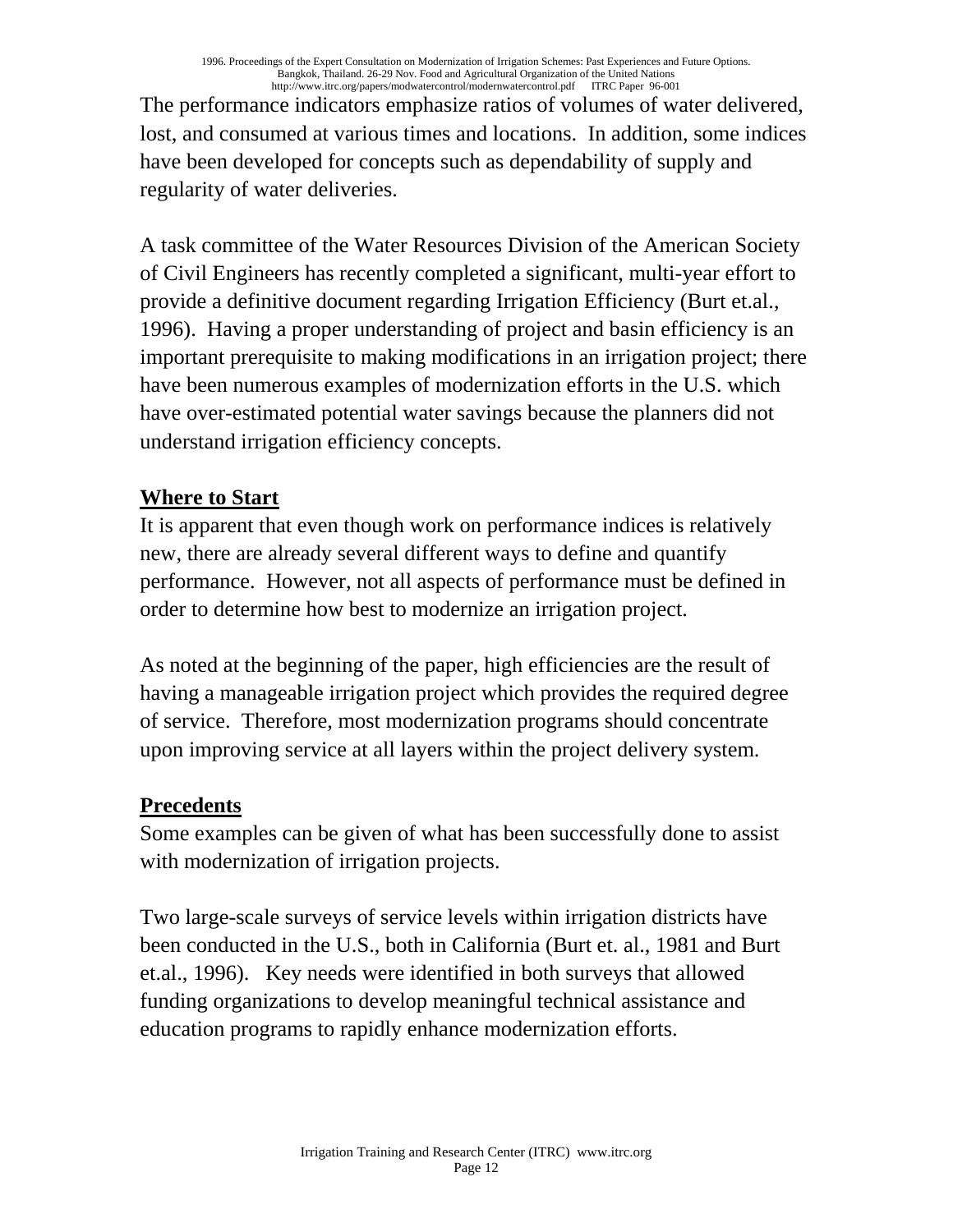Working for IPTRID (International Program for Technology Research in Irrigation and Drainage), Burt and Wolter (1992) developed Guidelines for Irrigation System Modernization in Mexico. These guidelines were based upon a rapid assessment of irrigation projects in Mexico. Most of the recommendations have been implemented. Mexico has had a remarkably successful and rapid privatization program of irrigation projects.

Burton et al (1996) have recently recommended an "asset management" approach to planning long term investment in infrastructure. They conducted studies on this approach in Indonesia and found similarities between modernization in the UK water industry and irrigation projects in Indonesia. They list six stages of an asset management plan (AMP):

- 1. Devise procedures for preparing the AMP and keeping it up to date. These must be traceable and repeatable.
- 2. Prepare a statement of the project's relevant standards and policies.
- 3. Identify various functions of the project and prepare a list of systems under each heading. Each system will comprise of a number of assets.
- 4. Collect information on *performance* and *condition* of the principal components of each system. This may be done by sampling. (Note that *performance* information relates to a *system*, whereas condition information relates to individual assets).
- 5. Estimate long term investment (20 years).
- 6. Prepare short term program of expenditure for 5 years.

Burton et al (1996) note that "stage 2 is particularly important because it introduces the notion of service provision to customers as a key driving force in determining investment needs. This was a major step forward in terms of changing the ethos of the water utility from the provider of services as determined by the priorities of management and government to the provider of service to the customer."

In short, they have also endorsed the absolutely necessity of adopting a service ethic and philosophy if there is a desire for modernization.

# **Components of a Status Survey**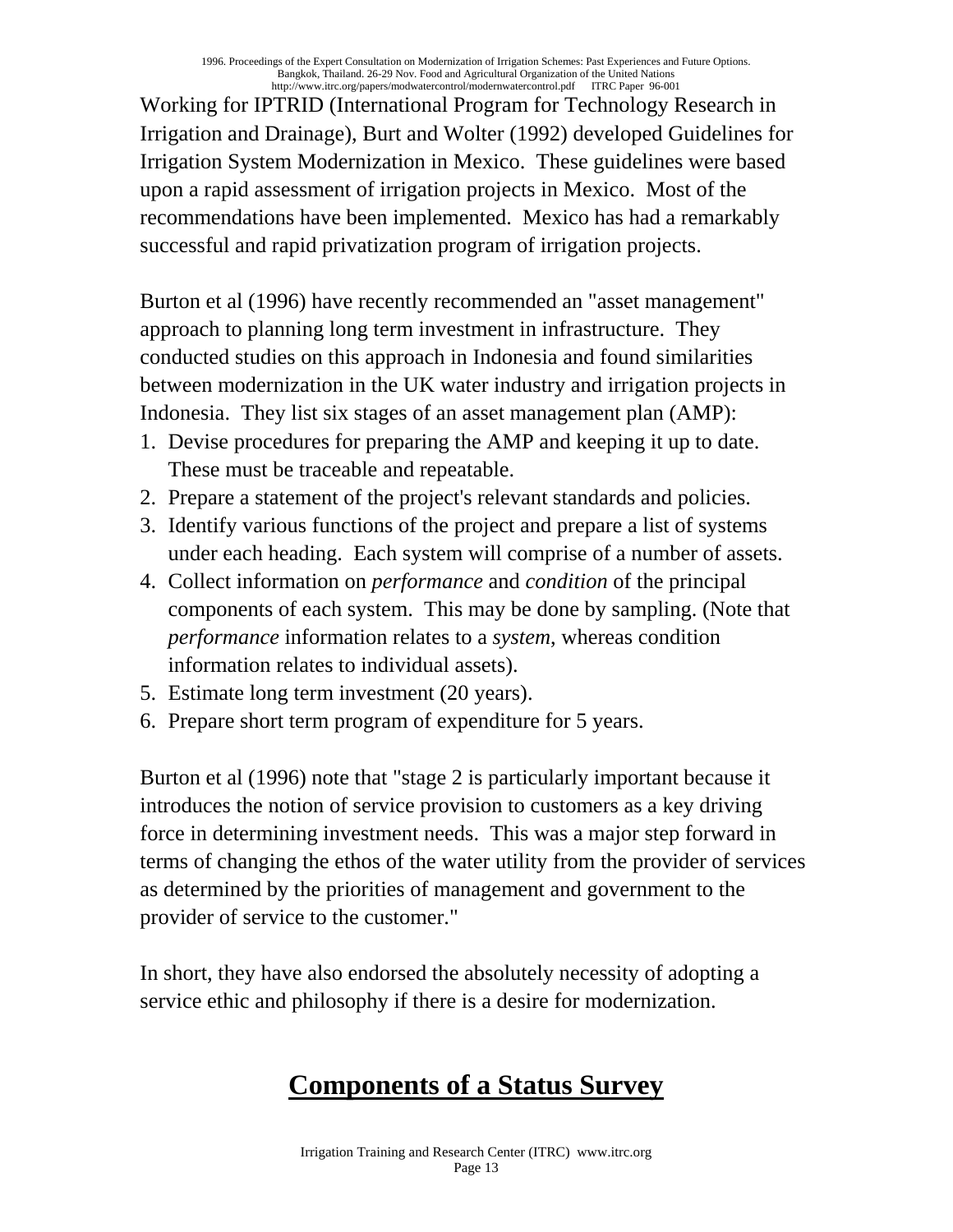# **General**

A survey of an irrigation project status does not necessarily require many years of study. In general, the water delivery and service aspects of a project can be evaluated in a few weeks or less by experienced personnel.

# **Defining the Levels of Service in a Project**

The first thing to identify in any pre-modernization study is the existing level of service. It is important to re-emphasize that an irrigation project is a network which consists of many hydraulic delivery layers, and each layer provides service to the next lower layer, finally ending at a "point of differentiation". The levels of service may be different at each layer.

A study should not only identify what the existing level of service is, but what the expectations are at each layer of operation. Factors to define in a study include:

- 1. The flexibility of water delivery. The three aspects of flexibility, at any layer in the system, are:
	- a. Frequency. How often can water be delivered, or can a flow be changed when desired?
	- b. Flow rate. What flow rate can be delivered at a point? How often can the flow rate be changed, and how much advance notice must be given? Is the flow rate controllable? Is the flow rate even known?
	- c. Duration. Can the duration of an irrigation or water delivery be adjusted?
- 2. The equity of water delivery to all levels in the system.
- 3. The reliability of water deliveries. If something is promised, is the promise fulfilled?
- 4. The timeliness of water deliveries. If a flow rate change or delivery is scheduled for 9 am, can it actually occur at that time?

## **Controllability of Water**

What really sets **modernization** apart from **rehabilitation** is the improvement of the controllability of water for the purposes of providing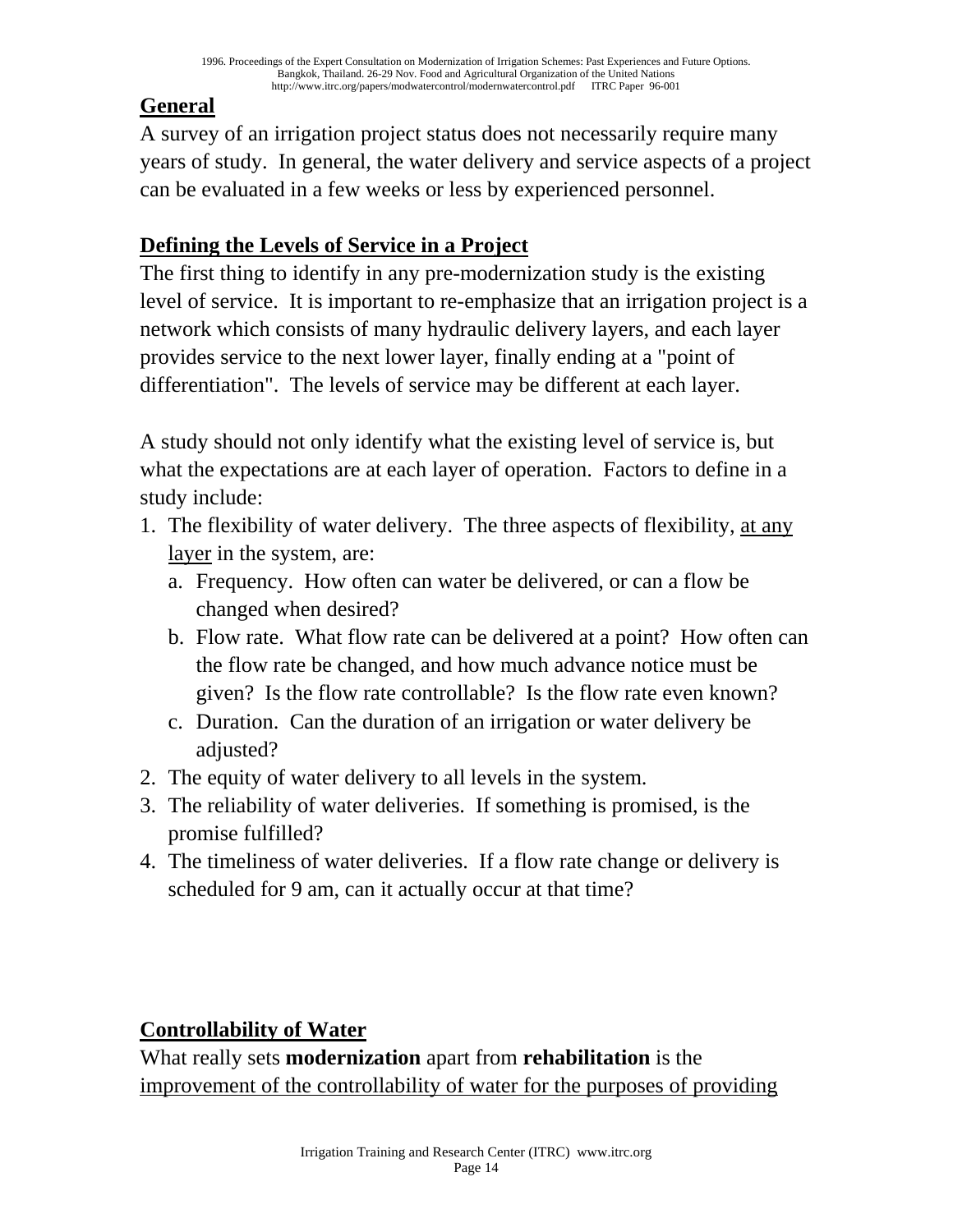better service. The controllability of water in a project depends upon many things, most of which should be evaluated in a status study. These include:

- 1. Ease of access to key structures and delivery points.
- 2. The communication system. Aspects to consider are:
	- What information is communicated?
	- How often is the information communicated?
	- Who communicates to whom?
	- Is the communication system reliable?
	- How is information archived and accessed?
- 3. Operation instructions. Often, the instructions given to operators are impossible to follow and the operators may actually move or manipulate the structures in an entirely different manner than what is perceived in the office.
- 4. The types and locations of water level control structures. For example, manually operated underflow gates are extremely difficult to operate correctly if the flows change frequently.
- 5. The types and locations of flow control and flow measurement structures. These are often two different types of structures.
- 6. The number of parcels receiving water downstream of the most downstream flow control point.
- 7. Lag time (wave travel time) throughout the system.
- 8. The existence of buffer storage and freeboard.
- 9. The relative elevation of canal water surfaces above the turnouts.
- 10. Robustness of structures, and the general condition of them.

## **General Project Conditions**

The specific solutions, and the economic viability of them, will also be affected by other conditions which should be examined in a status study. These include:

- 1. The relative magnitude of seepage losses.
- 2. The existence of conjunctive use.
- 3. Whether the water supply is from a controlled supply (i.e., a dam) or from a rapidly fluctuating river.
- 4. Typical crop yields and intensity of farming.
- 5. Rainfall patterns.
- 6. The existence and enforcement of water rights and laws.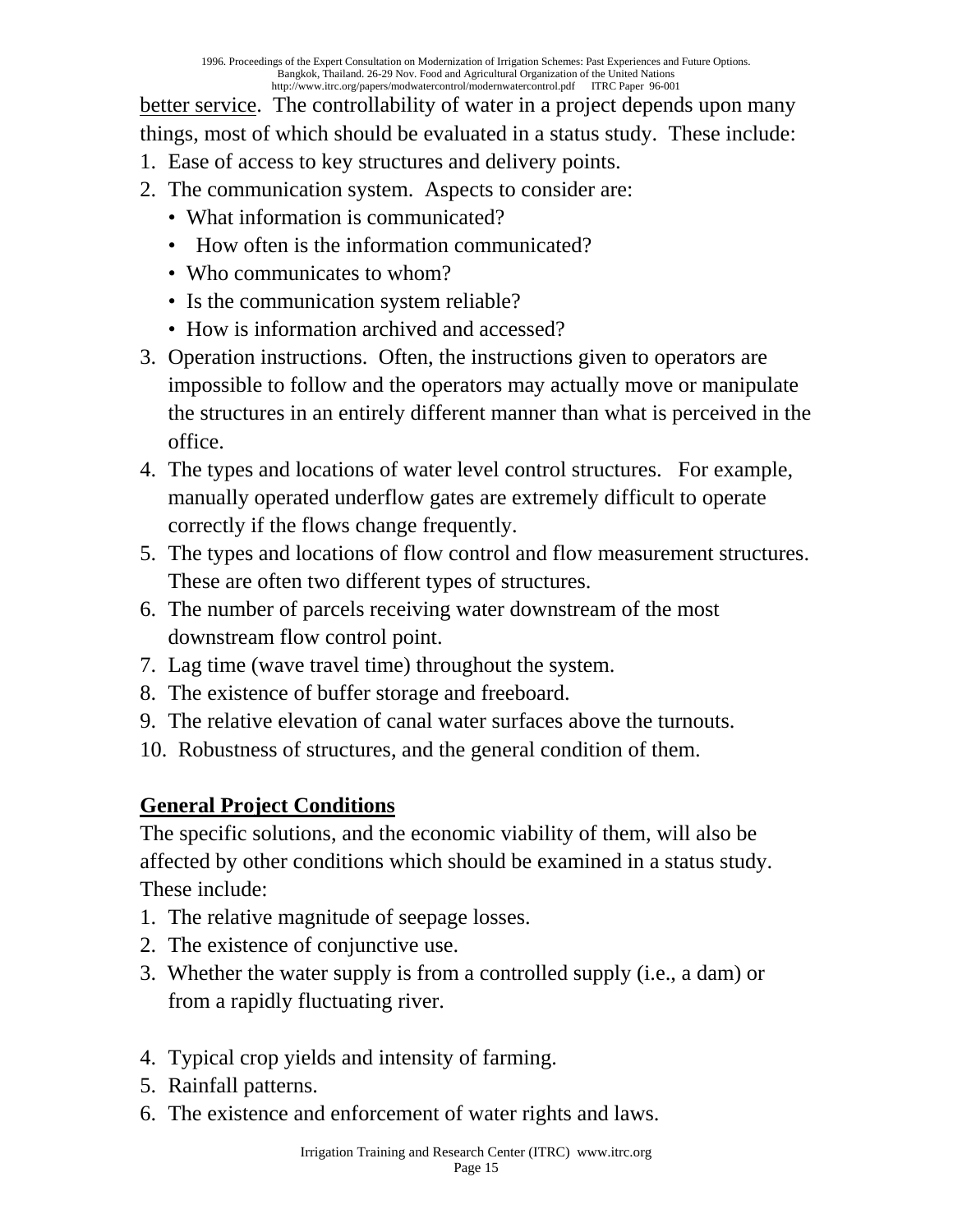7. The quality of the maintenance.

In order to establish modernization program priorities, the values of these factors do not need to be known precisely; rather, an approximate estimate of their magnitudes is sufficient. For example, a detailed study of seepage losses would take a long time and be very expensive, and the detailed knowledge gained from such a study would not change the decisions made regarding the first appropriate modernization steps.

### **Social Issues**

Certain social issues have been observed to be important for the viability of water projects. These include:

- 1. The existence of a reasonable method for assessing costs for water and the ability to collect those water charges and to withhold water from those not paying.
- 2. The characteristics of project employee/employer relationships. Some aspects to consider include:
	- The existence of incentive programs for employees.
	- The existence of meaningful training programs.
	- Salaries of employees.
	- The ability to assess performance of employees, and the ability for managers to fire those with documented poor performance.
	- The tenure of employees (how long they have worked on the project).

Assessments should briefly examine these factors, to help determine if new policies and enforcement capabilities will be needed in the future.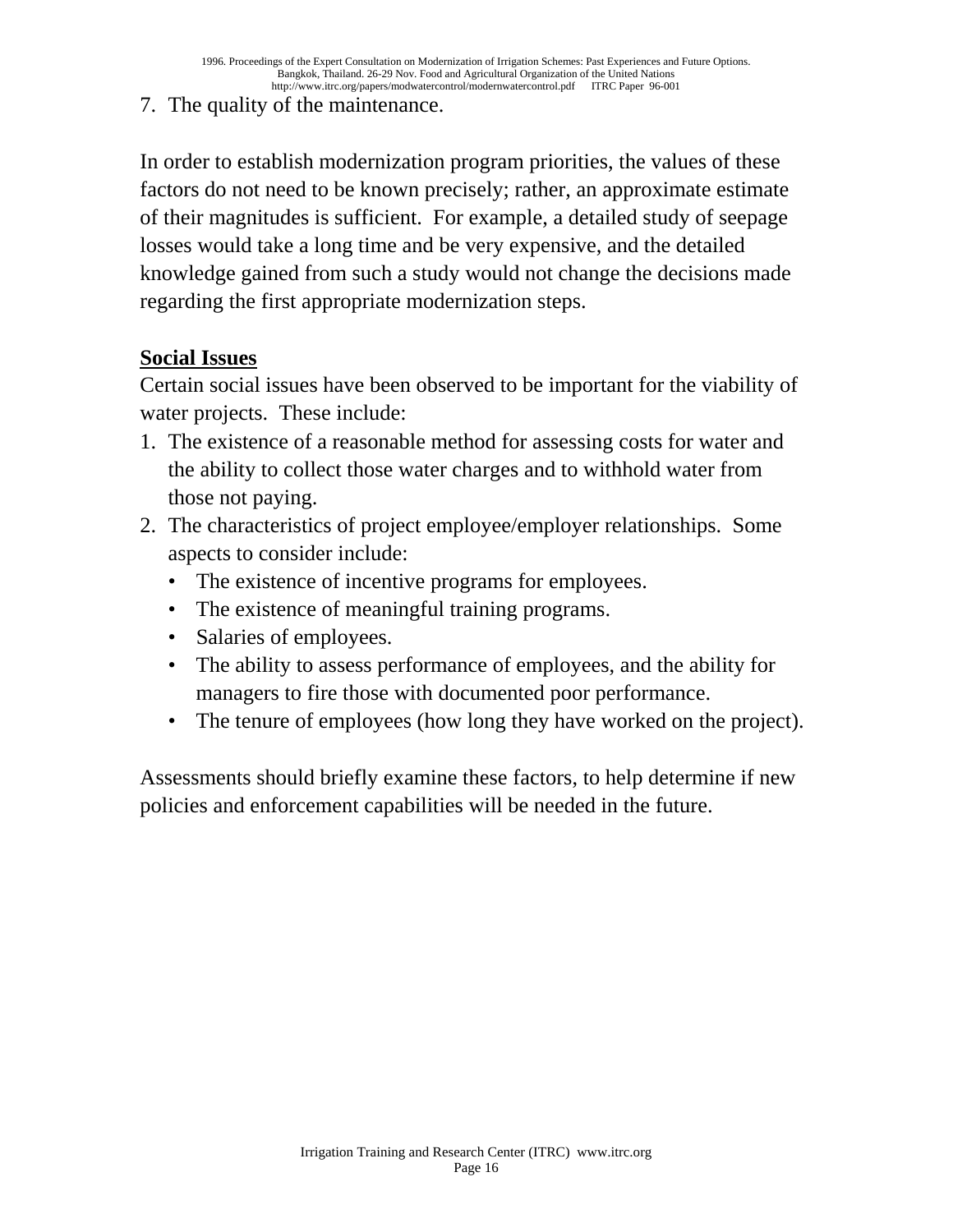# **Defining the Needs**

### **Sharing a Common Vision**

Once the status of a project has been documented, the real challenge remains - defining what should be done in the modernization program.

The decision of what should be done is generally arrived at with the consensus of many parties. It is therefore important that all parties share a common vision of the points which were detailed at the beginning of this paper. These include:

- The importance of good on-farm irrigation, which is possible if the farmers have the proper tools (flexibility, reliability, etc.) to work with their water supply.
- The absolutely necessity of understanding how to physically provide good water delivery service at all layers in the system (i.e., the details of proper engineering for good service).

What we have learned at Cal Poly is that when we work with irrigation projects in the U.S., we need to start by bringing all the key players together for a short (few days) training program. Such an orientation program emphasizes the service concept, and various water control strategies which are available to help provide good service. We try to bring together policy makers and engineers in the same room, so that they share the new vocabulary and the same point of reference for future discussions of modernization options.

In short, a first step for meaningful modernization is an education/awareness component on the general concepts of modernization.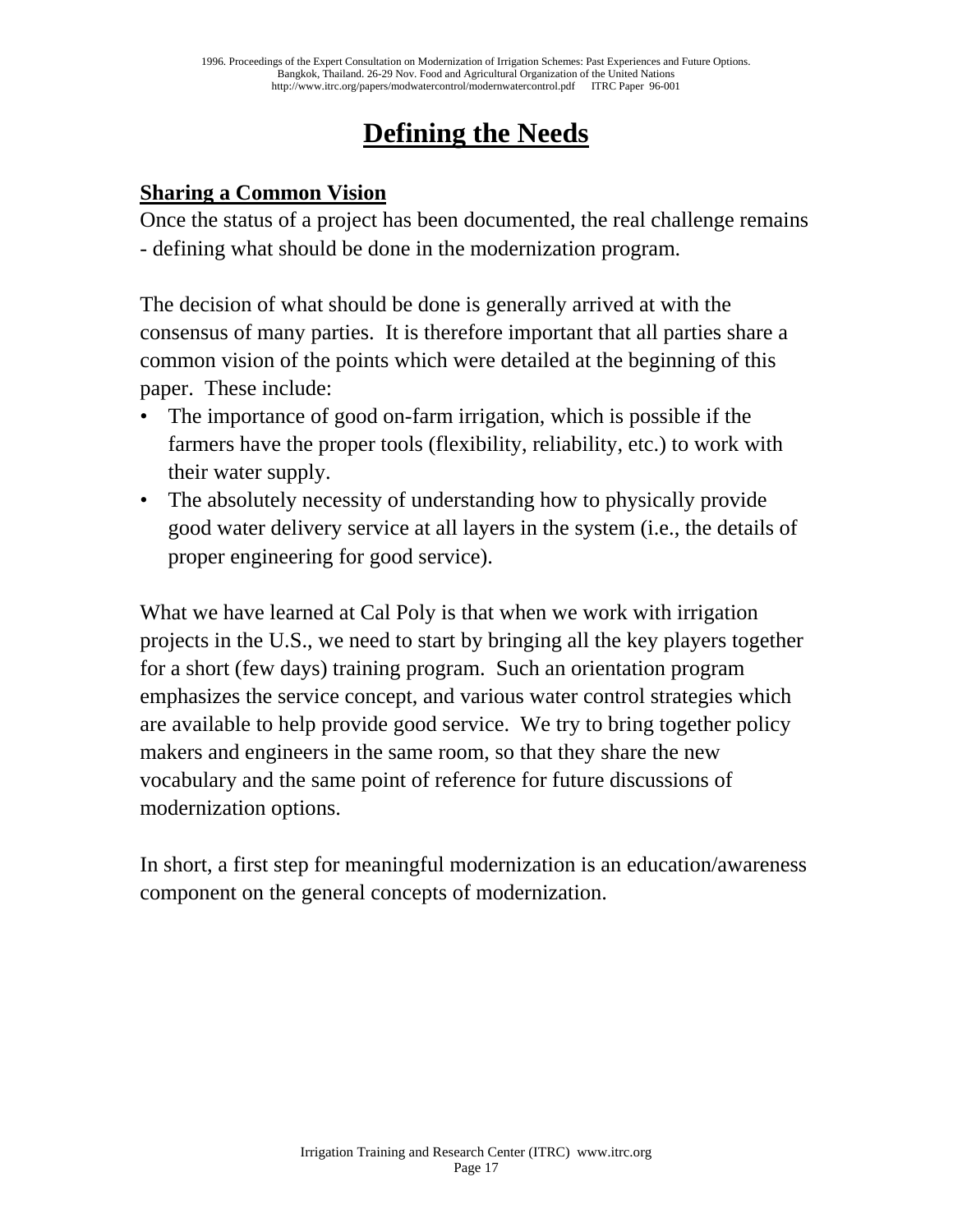## **Engineering Education**

A second step is to make sure that the engineers and technicians who will be involved in the project have the proper tools with which to recommend improvements. One only needs to look at the poor levels of performance of existing projects to conclude that we have some serious problems in this regard. In general, water control concepts are not taught to engineers in college. Unfortunately, many universities believe that they are being taught. The biggest question is: where can people get the proper education?

This is a sensitive subject. There is almost a natural inclination for engineers to have a defensive attitude about their present designs, because they have worked very hard on various projects, and discussions of change may imply that in the past they did not do a good job. What needs to be conveyed, however, is that there are new techniques available to help us work smarter. The changes need to be presented as opportunities rather than as criticisms - a difficult task. We have found that if we can get past defensive attitudes about the existing projects, engineers can quickly grasp the concepts of design for modernization. Resources are available, such as the slide series on modernization by the World Bank (Plusquellec, 1988) and training programs by a few organizations such as the Cal Poly Irrigation Training and Research Center (ITRC).

The concepts of service absolutely must filter past the upper levels of management. The design engineers who actually do the structure drawings (individuals who are not paid to risk anything) must also be provided with specific design tools. For example, if there is a standard design handbook, it will almost certainly need to be upgraded so that the lower-level engineers will actually design the correct structures.

### **Typical Design Changes**

The points covered earlier in this paper regarding questions for a status survey will give good guidance for modernization. A typical sequence for modernization, after initial education efforts, will be something as follows:

- 1. Demonstrate the effectiveness of modernization on a small but significant part of the project. Actions often include:
	- a. Improvement of access to key control sites.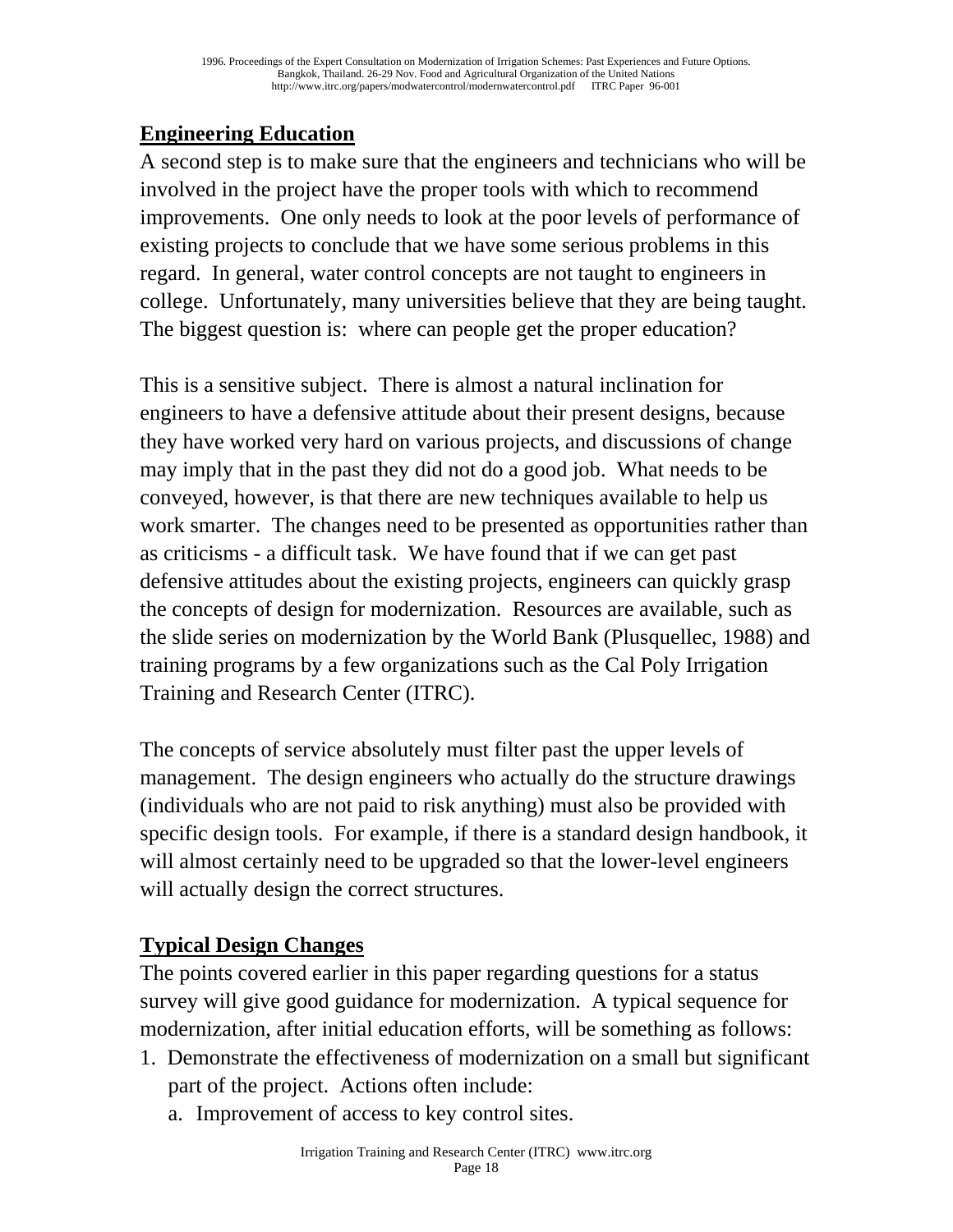- b. Improvement of communications (people-to-people) through the use of radios.
- c. Implementation of flow control and flow measurement at the headings of key laterals.
- d. Installation of a few remote monitoring sites.
- e. Improvement of water level control structures, such as with automatic hydraulic gates or simple long crested weirs.
- f. Improvement of turnout structures and locations.
- g. Formation of effective water user organizations, often which operate like a business, at the lower ends of a system.
- h. Improvement of maintenance programs.

 The participation of farmers and water user organizations is generally not useful when changes are made to the main canal system. However, their participation is extremely valuable and necessary when changes are made to the system at the distributary or small lateral level.

 The author is a bit hesitant about the wording of this recommendation, because it may appear to be nothing more than a typical "pilot project" recommendation. A difference here is that selective improvements can be made simultaneously throughout the system, rather just having them concentrated in one area. These improvements would not be considered demonstrations as much as initial shake-down trials.

- 2. Make certain that the initial efforts work and work well. Frequently consult with the people who are affected by those improvements, whether they be canal operators, engineers, or end users (farmers). Be certain that those individuals are happy with the improvements, solicit their suggestions, and incorporate necessary changes.
- 3. Bring in people from other areas of the project and let them talk with the people involved in step (2). These people from other areas will develop a desire for changes in their own regions if the local people are enthusiastic. If the beneficiaries mentioned in step (2) are not convinced and enthusiastic, the project modernization efforts are probably inappropriate.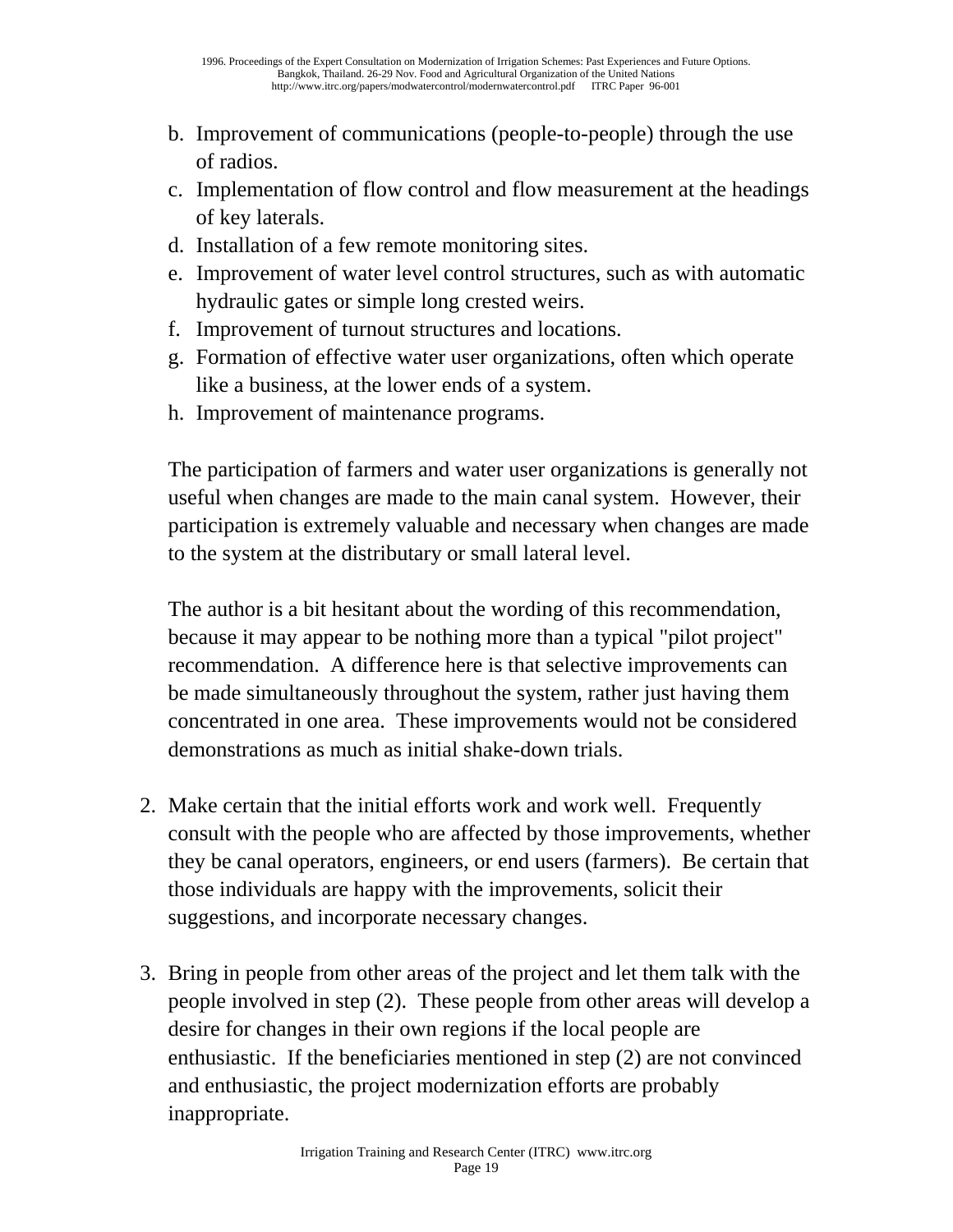- 4. Develop a master plan for the complete project modernization, using lessons learned in steps (1) and (2), and relying on input from operators and users throughout the project.
- 5. Begin to implement the larger plan for modernization.

## **Cost Effectiveness**

One of the biggest hurdles facing modernization efforts is the desire to compute the cost effectiveness of all proposed improvements. Although the author understands the absolute necessity of economic viability, the author has also learned that traditional engineering economics are insufficient for modernization programs. For example, a large diameter pipeline (which can provide much more flexibility than a small pipeline) will always cost more per meter than a small diameter pipeline. The true economics must consider whether or not yields will increase (a difficult thing to estimate and guarantee), and how improved service will affect recovery of water charges and maintenance. These factors will not necessarily show improvement in the first or second year.

# **Summary**

What is presented here is a conceptual framework for the process of modernization. What is important for irrigation projects is not the number of hectares served, or the kilometers of canal, or the number of structures. Rather, the key factor is how well all those kilometers of canal and hundreds of structures function to provide the defined and required level of service to the ultimate users. To provide good service to the farmers, a project must be considered as a network of layers, each of which provides service to the next lower layer.

A status and needs survey should be conducted in any project prior to modernization. The survey can be rather brief, only needing a few weeks or months. However, it must be targeted to identify the levels of service provided (i.e., performance) and the factors which affect that performance.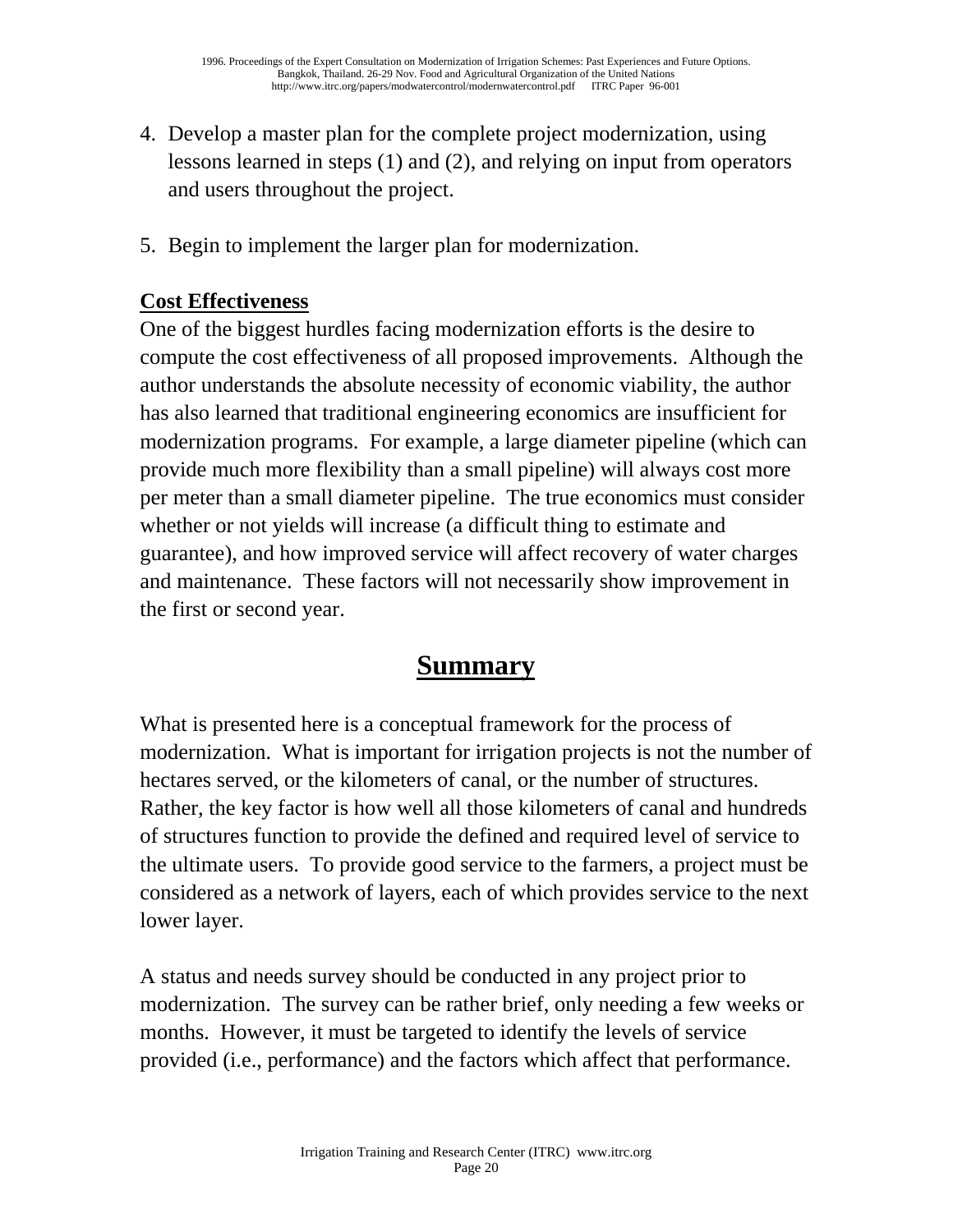In most of the many projects that the author has visited worldwide, there are serious deficiencies in the hardware designs and physical water control. Often, very simple and robust solutions are available to solve these problems. A first step to solving them, however, requires a common understanding of control principles.

The question of cost will always arise in modernization programs. The author has observed that many, if not most, modernization programs are underfunded. There is no shortcut to some things - it simply takes money and time to make certain changes. Of course, there are always some effective changes which can be made at a small cost.

When considering costs of modernization, one might remember a popular slogan: "If you think education is too expensive, just see how much it costs without it". Similarly, with irrigation projects we know that the performance must improve. The competition for water is growing, and the need for food is also increasing. Can we afford to not modernize? The author believes we cannot.

Successful modernization programs will require strong individual leaders who have vision, and who are willing to gamble for the future. These leaders must be nurtured at all levels of projects, from the project managers to university professors to canal operators to farmers. Only then will we meet the challenges which face us.

# **References**

Burt, C. M., A.J. Clemmens, T.S. Strelkoff, K.H. Solomon, R.D. Bliesner, L.A. Hardy, T. A. Howell, and D.E. Eisenhauer. 1996. Irrigation Performance Measures - Efficiency and Uniformity. Task Committee on Efficiency and Uniformity. Water Resources Division of the American Society of Civil Engineers. submitted to Journal of Irrigation and Drainage, ASCE.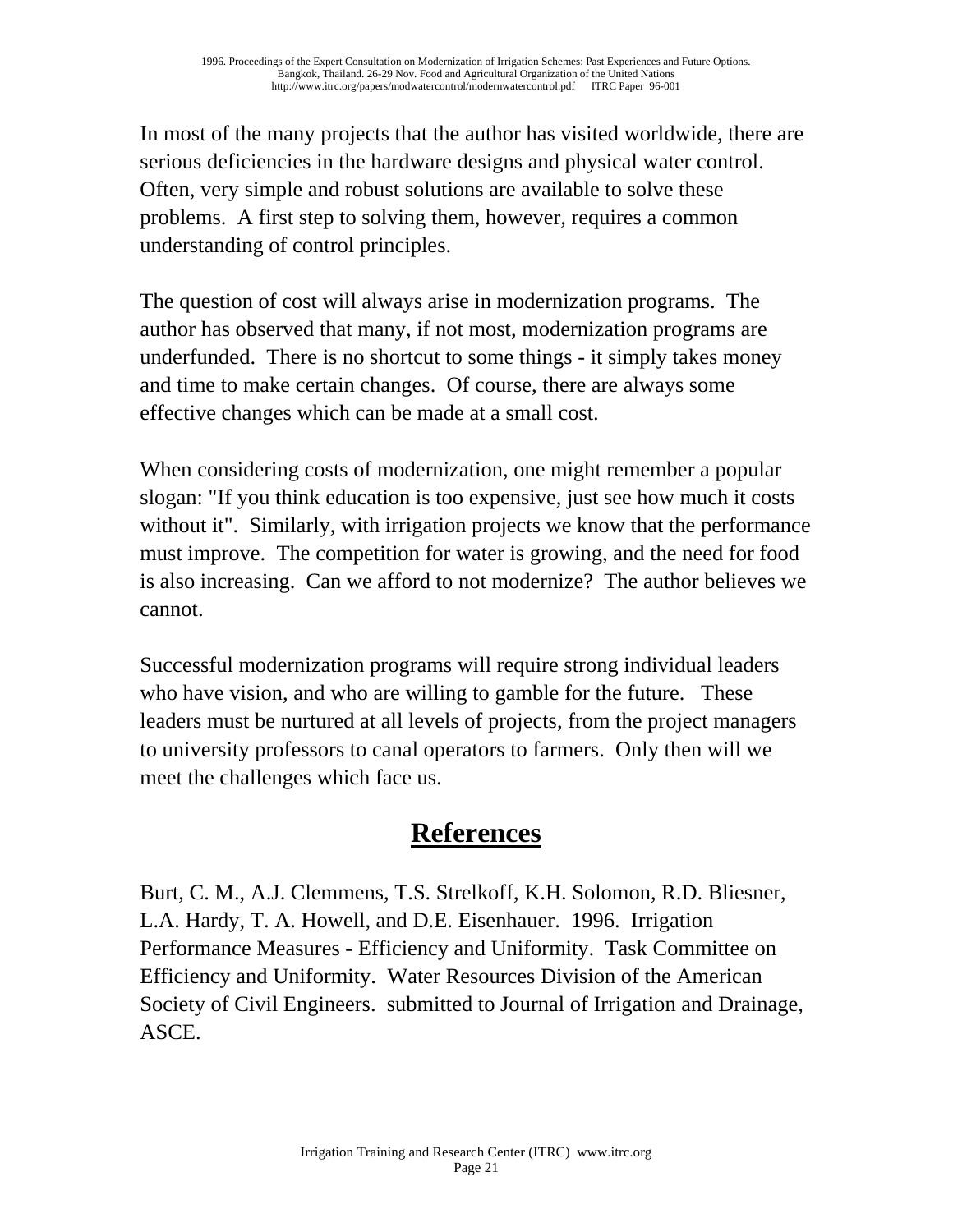Burt, C., K. O'Connor, S. Styles, M. Lehmkuhl, C. Tienken, and R. Walker. 1996. Status and Needs Assessment: Survey of Irrigation Districts, USBR Mid-Pacific Region. Irrigation Training and Research Center. California Polytechnic State University. San Luis Obispo, CA 93407. 39 p.

Burt, C. J. Gartung, J. Lord, J. Parrish, and J. Bryner. 1981. Distribution System Improvement to Facilitate Water Delivery. A report by JM Lord, Inc. to the Agric. Division, Office of Water Conservation, Calif. Dept. of Water Resources.

Burt, C. and H. Wolter. 1992. Guidelines for Irrigation System Modernization in Mexico. A Report to IPTRID. Prepared for the Comision Nacional del Agua, Mexico.

Burton, M.A., W.D. Kingdom, and J.W. Welch. 1996. Strategic Investment Planning for Irrigation. Irrigation and Drainage Systems 10:207-226. Kluwer Academic Publishers. The Netherlands.

Clemmens, A.J., T.S. Strelkoff, and C. M. Burt. 1995. Defining Efficiency and Uniformity: Problems and Perspectives. Proceedings of the ASCE Water Conference in San Antonio, Texas (Water Resources Engineering). American Society of Civil Engineers, N.Y., N.Y. pg. 1521-1525.

Doorenbos, J. and A.H. Kassam. 1986. Yield Response to Water. FAO Irrigation and Drainage Paper 33. Food and Agriculture Organization of the United Nations. Rome.

Hanks, R.J. 1983. Yield and Water-Use Relationships: An Overview. Chapter 9A in Limitations to Efficient Water Use in Crop Production. Amer. Soc. of Agronomy. Madison, WI.

Howell, T.A., R.H. Cuenca, and K.H. Solomon. 1990. Crop Yield Response. Chapter 5 of Management of Farm Irrigation Systems. ASAE Monograph 9. Amer. Soc. of Agric. Engr. St. Joseph, MI.